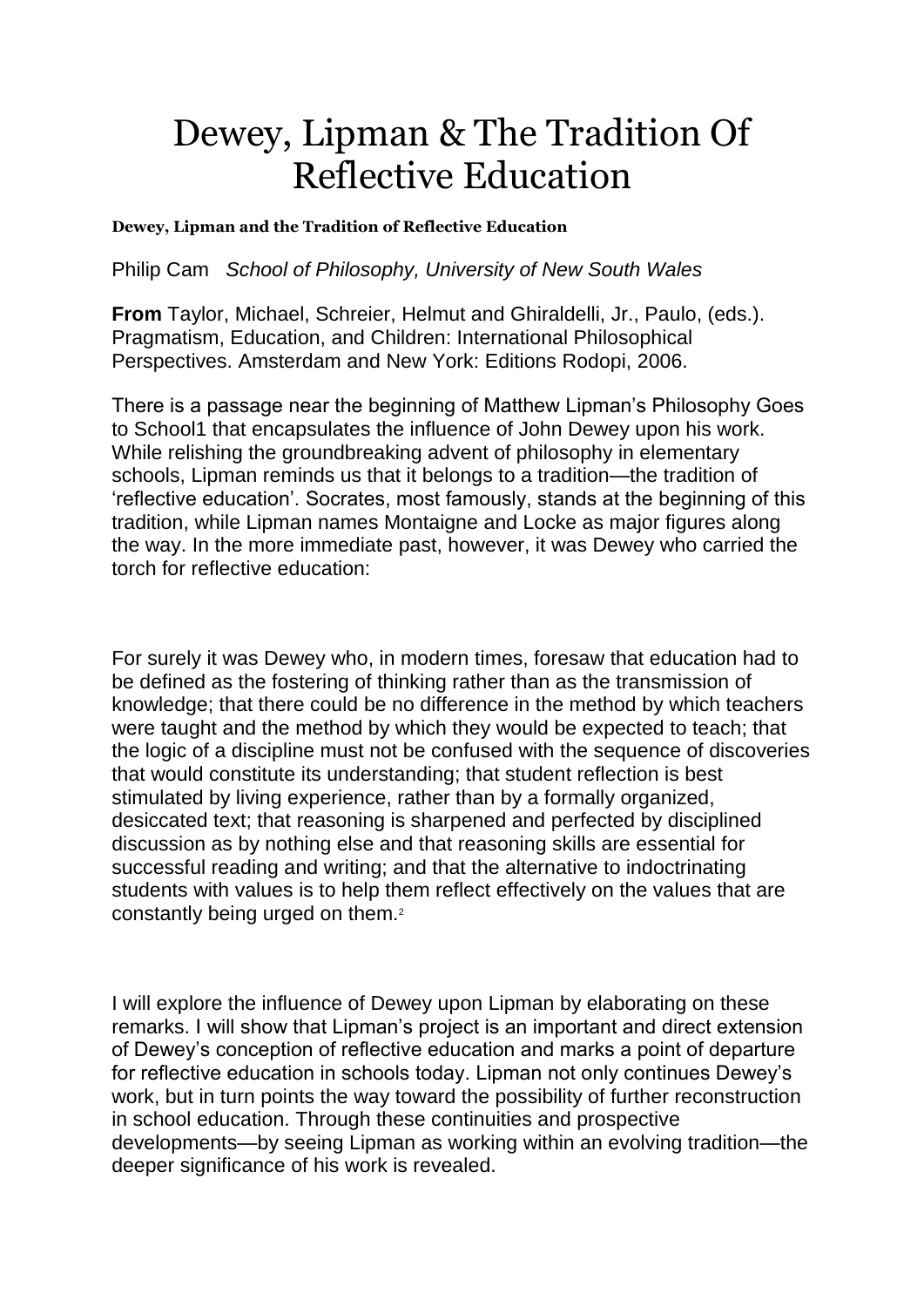In accord with the passage from Lipman, the topics for discussion will be: (1) the development of thinking as central to school education; (2) inquiry as the method of learning to think, that both teachers and students need to acquire; (3) the crucial importance of distinguishing between the logical and the pedagogical layout of a discipline; (4) the vitality of "living experience" in the process of learning; (5) the central role of disciplined discussion in learning to think; and (6) the need for reflection upon values in school education.

#### 1. The centrality of thinking

Dewey says that fostering good habits of thinking in school is not just a matter of some importance, as everyone will agree, but that "all which the school can or need do for pupils, so far as their minds are concerned . . . is to develop their ability to think."3 This is a radical claim. Dewey implies that to separate such things as the acquisition of information and the teaching of intellectual skills from the process of thinking undercuts intelligent learning. He tells us that when shorn of its connection with thinking a skill is "not connected with any sense of the purposes for which it is to be used" and "leaves a man at the mercy of his routine habits and of the authoritative control of others". Again, he insists that "information severed from thoughtful action is dead, a mindcrushing load" and "a most powerful obstacle to further growth in the grace of intelligence". In contrast, says Dewey: "Thinking is the method of intelligent learning, of learning that employs and rewards mind."4 Through it we rise above the routine and learn to handle information with intelligence. We establish conditions that promote "further growth in the grace of intelligence". Without being connected to thinking, the traditional attempt to impart information and to teach skills does not utilize the student's intelligence, and often works against it.

What is this "method of intelligent learning" that Dewey equates with thinking? First of all, by 'thought' or 'thinking' in its educational sense, Dewey means reflective thought as an "*active, persistent, and careful consideration of any belief or supposed form of knowledge in the light of the grounds that support it, and the further conclusions to which it tends*".<sup>5</sup> This involves such things as considering the grounds of our beliefs, scouting out their consequences, examining our assumptions, exploring the connections between things, scrutinizing the evidence, working out the implications of various hypotheses, testing them against what we know, and reaching reasoned conclusions. In short, such thinking involves the procedures of inquiry. While different kinds of inquiries may have different guiding ideals, may appeal to different standards and employ different specialized procedures, they are all exercises in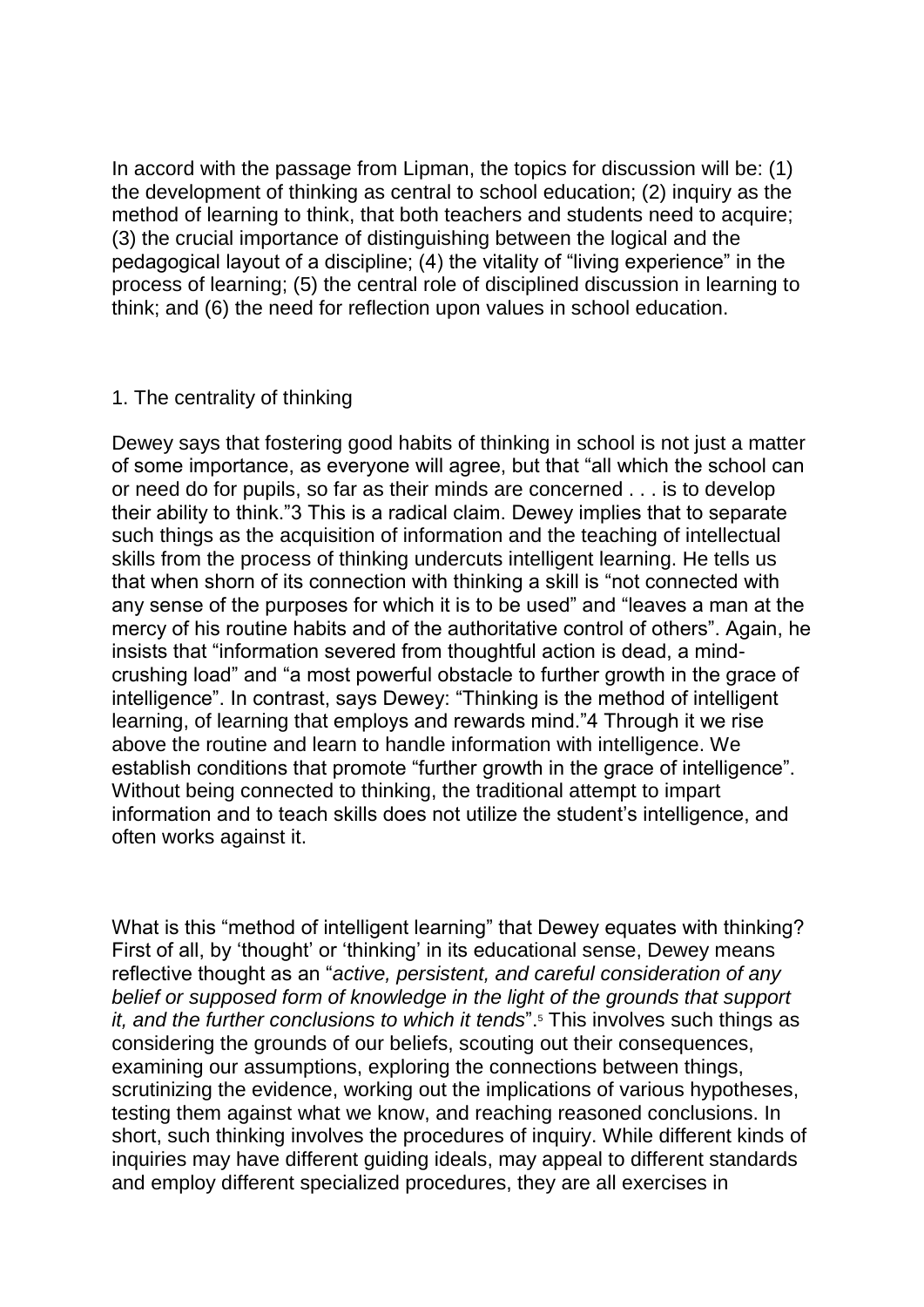reflective thinking and have the above kinds of general characteristics. So Dewey's equation of thinking with the method of intelligent learning is none other than the identification of thinking with inquiry.

This involves such things as considering the grounds of our beliefs, scouting out their consequences, examining our assumptions, exploring the connections between things, scrutinizing the evidence, working out the implications of various hypotheses, testing them against what we know, and reaching reasoned conclusions. In short, such thinking involves the procedures of inquiry. While different kinds of inquiries may have different guiding ideals, may appeal to different standards and employ different specialized procedures, they are all exercises in reflective thinking and have the above kinds of general characteristics. So Dewey's equation of thinking with the method of intelligent learning is none other than the identification of thinking with inquiry.

Dewey wrote extensively about this method, both in easily accessible and more elaborate terms.<sup>6</sup> In short form, we can say that inquiry is a regulated pattern of activity that has the following features: (1) It begins in a questionable or indeterminate situation. The situation may be in some way uncertain, unclear, or doubtful. There may be obviously conflicting possibilities, troublesome symptoms, unanticipated consequences, and the like. These are such things as may call our understanding or beliefs into question. (2) We judge that the situation is problematic. That is to say, for inquiry to begin it is not enough for the situation actually to be problematic. We must see it as such. A situation may be judged to be problematic in terms of our beliefs, as was said above, or in terms of our expectations and desires. For reasons unknown, things may not have gone as we wanted them to, the ends that we were striving for may have unexpectedly eluded us, or we may simply find ourselves in circumstances that we consider undesirable. (3) We attempt to articulate the problem and formulate questions that need to be addressed in the resolution of it, such as together with an understanding of the ends-in-view will help to shape and give direction to our thought. Such formulations establish our agenda. Indeed, by seeing the nature of the problem or by raising pertinent questions, we have already moved some way toward a resolution. Contrariwise, of course, if we have formulated the problem badly, or asked inappropriate questions, then we have taken a step in the wrong direction, and at least temporarily set back the course of our inquiry. (4) We search for relevant details or information that must be taken into account in trying to resolve the situation. These are "the facts of the case," the conditions that any adequate resolution must take into account. (5) We cast around for suggestions or ideas—possible solutions, remedies, explanations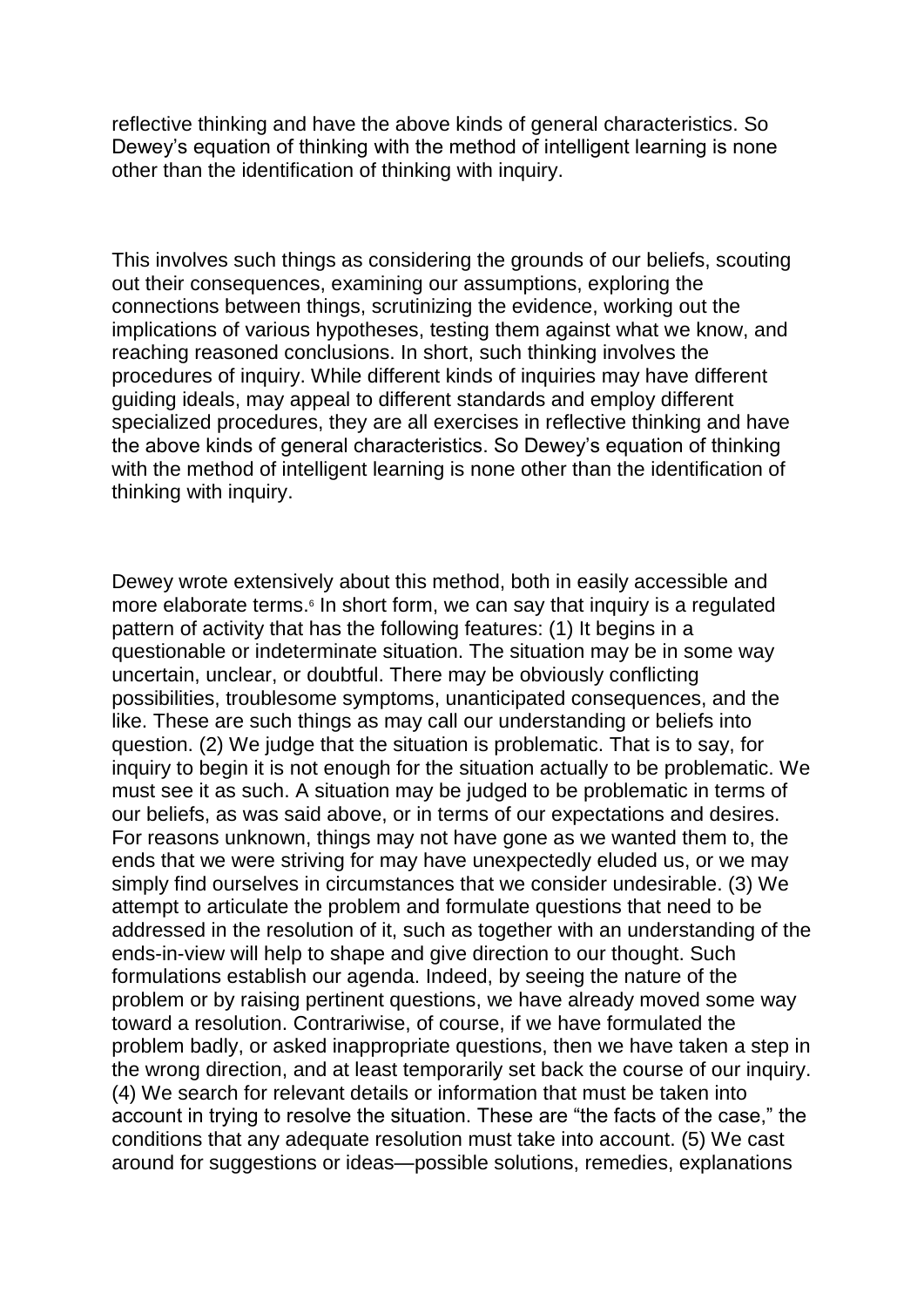or hypotheses—that might lead to a resolution. Typically, there will be alternative candidates, different possibilities, rival hypotheses, or competing points of view to be considered. (6) We evaluate these suggestions in light of the facts of the case and against whatever criteria we use to measure the adequacy of the resolutions they supply. Testing and evaluation can be a matter of some complexity. Among other things, it may involve exploring the implications of various possibilities, addressing assumptions, examining criteria, searching for counterexamples, reassessing the facts, and making needful distinctions and connections of all kinds. (7) Having completed the process of testing and evaluation, we adopt a suggestion and act accordingly. This may mean executing a plan of action, implementing a set of recommendations, employing a new working hypothesis, adopting a different conception, or any number of other things, depending upon the nature of the problem that we addressed. (8) Finally, insofar as we are able to carry our inquiry to a satisfactory conclusion, the situation with which we began is resolved or transformed. As Dewey puts it, we will have converted a situation in which the constituents "do not hang together" into one that is a "unified whole"?

Needless to say, the above is a description of a process that is less tidy in actuality than as presented. There are likely to be false starts, missteps, backtrackings, premature closures, and barriers of all sorts—not to mention inquiries within inquiries, inquiries that are overtaken by the press of circumstance, ones that get bogged down or run out of steam. Yet while the picture presented is obviously idealized, it does capture the general features of inquiries of all sorts. From an educational point of view, those who become adept at inquiry will have learnt to think in ways that apply to all sorts of circumstances, wherever a developed capacity for reflective thinking is required. Furthermore, they will have learnt what Dewey says they should have learnt from their school education.

When we turn to Lipman, we find that the topic of thinking is everywhere. From his theoretical treatment in Thinking in Education<sup>®</sup> to the preponderant activity of the children in his novels, we find a career devoted to thinking about thinking and to the development of ways and means to encourage the teaching of it. And what could make clearer the connection that Lipman sees between thinking and inquiry than the idea that he uses to capture the practice through which it is to be taught—the idea of a classroom as a *community of inquiry*? Setting aside the many respects in which both Lipman and Dewey stress the importance of community, Lipman's classroom community is one in which children are engaged together in various aspects of the inquiry process that we have reviewed.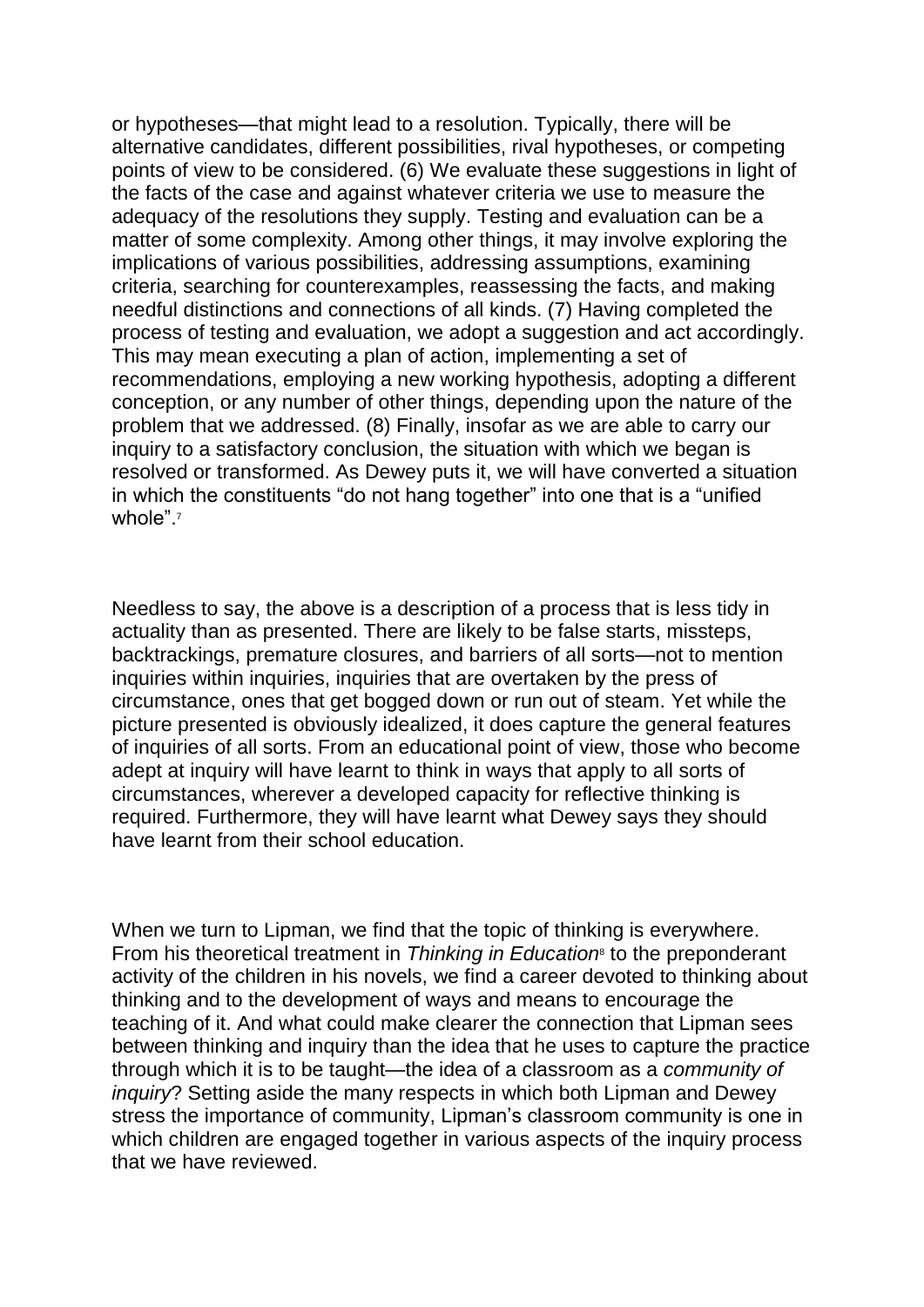Just to highlight a few points: The pages of Lipman's novels are provocations. They are designed to help create the kind of indeterminate situation that Dewey identifies as the starting point for inquiry. They are meant to provoke students to ask questions that they want to inquire into. The teacher helps the students to organize their questions into an agenda for discussion, and then assists them to conduct discussion in which we find orchestrated the whole panoply of moves in thinking that we touched upon. Students draw upon their own experience and background knowledge. They make suggestions and test them out with their peers. They explore alternative possibilities and differences in one another's point of view. They think about the implications of what is said. They make distinctions, draw connections, search for counterexamples, and appeal to criteria. In short, they make—or rather learn to make—all the kinds of moves that characterize inquiry.

Lipman provides us with a model of education. It is education that centres on the development of students' capacities to think reflectively—which is precisely what Dewey advocated when he said this is all that the school can or need do for pupils so far as their minds are concerned. Of course, Lipman's work is novel because it uses *philosophy* as its vehicle, and this is certainly not something that comes from Dewey. It is Lipman's own wonderful insight. To have seen this possibility and to have had the courage and ability to bring it to fruition in the way that he did is the genius of the man. It is useful to see Lipman as expanding the horizons of reflective education by taking up from where Dewey left off. It helps us to see Lipman's efforts as part of a larger work in progress. I am speaking here, of course, about the possibilities and prospects of further extensions of reflective education in our schools.

Unsurprisingly, Lipman himself makes some suggestions that are helpful in thinking about how such a development might proceed. They come from his view that philosophy is the discipline that prepares us to think in the other disciplines. Lipman says that philosophy deals with essentially contestable concepts—concepts that lie at the heart of any discipline when it is presented as a living thing rather than simply as a body of established knowledge or what Dewey refers to as the "mind-crushing load". This suggests that one way of animating the disciplines with the spirit of inquiry is by attention to the philosophically problematic within them:

Philosophy is attracted by the problematic and the controversial, by the conceptual difficulties that lurk in the cracks and interstices of our conceptual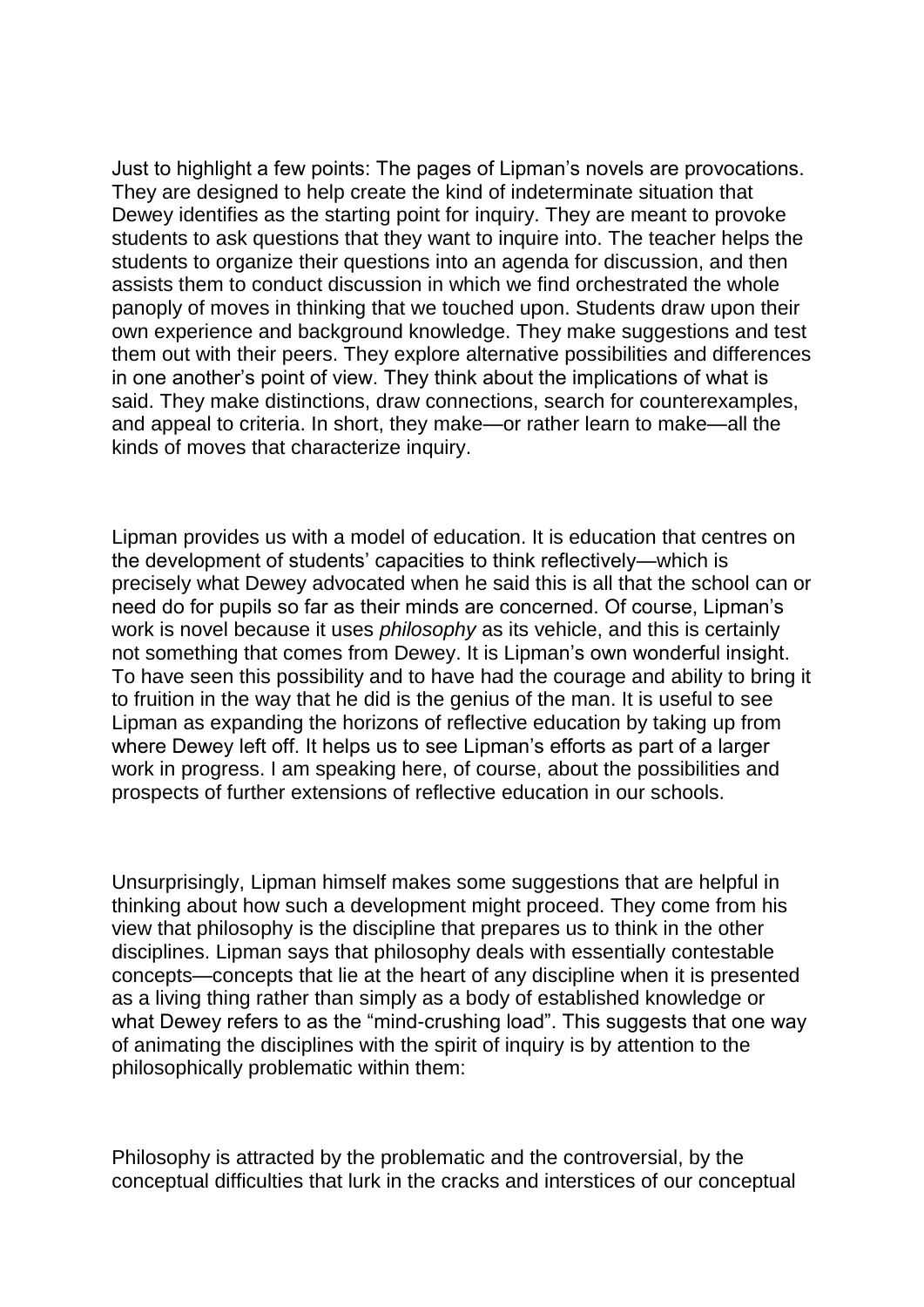schemes . . . The significance of this quest for the problematic is that it*generates* thinking. And so when we encounter those prefixes, "*philosophy* of science," "*philosophy* of history," and so on, we are grappling with the problematic aspects of those disciplines. For insofar as academic disciplines take themselves to be non-problematic, the instructional approach they favor is that their students must learn what they are taught, whereas the more problematic the image these disciplines have of themselves, the more they will favor an instructional approach of joint, shared inquiry by teachers and students alike. . . It is when a discipline conceives of its integrity to lie in ridding itself of its epistemological, metaphysical, aesthetic, ethical and logical considerations [the philosophical, in short] that it succeeds in becoming merely a body of alienated knowledge and procedures.<sup>9</sup>

One way of reading the implications of this suggestion is to look at Lipman's novels and manuals for schools as something of a pilot program. Their extension would then involve systematic attention to the theoretically and conceptually "problematic" in the design of school curricula and to the establishment of inquiry processes in the mode of delivery.

I do not have space to consider what such revised curricula and teaching practices would look like, but I would like to mention one attempt to place thinking at the heart of a rearranged curriculum with which I have been associated. Education Queensland is a state education authority in Australia that has been implementing what it calls a New Basics Project, initially involving a spread of some 38 schools across the state over a four-year trial. The curriculum has been reorganized into four clusters of practices rather than the traditional divisions of subject matter. These practices are those judged to be most needed in the life circumstances of the students. They are grouped around: (1) so-called life pathways and social futures that have to do with who the students are and where they are going; (2) the many forms of literacy and communication through which they can make sense of their world; (3) those practices through which they can help to build and sustain active citizenship; and (4) practices that can help them to analyze and shape their world through science and technology.<sup>10</sup>

The reorganized curriculum is designed to go hand-in-hand with new assessment practices and classroom pedagogies. The recommended pedagogies have many points of contact with Lipman's idea of the classroom as a Community of Inquiry. Let us take just one cluster of what are called "productive pedagogies" in New Basics, those having to do with intellectual quality. These include: (1) the development of substantive conversation and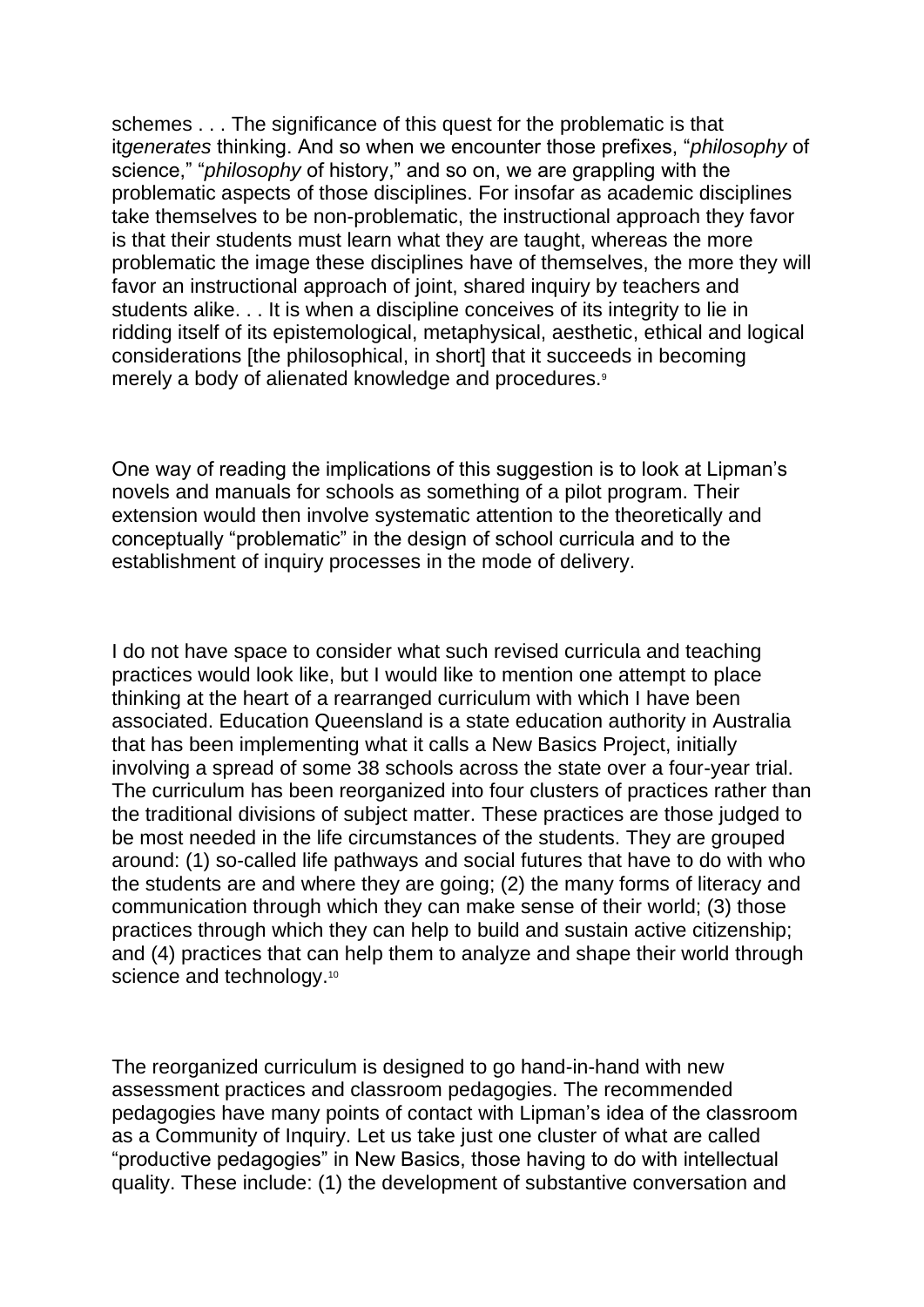sustained dialogue in the classroom; (2) attention to higher-order thinking and critical analysis; (3) placing stress on a deeper knowledge of subject matter and (4) a deeper understanding of concepts and ideas; (5) treating knowledge and its construction as inherently problematic; and (6) the appropriate use of metalanguage.

The Community of Inquiry involves these practices. It clearly involves substantive conversation. One reason for this is simply that higher-order thinking is going on within it. Another is that it addresses matters of intellectual substance, such as open intellectual questions, significant social and theoretical issues, and big ideas. Yet another reason is that the conversation takes the form of an inquiry, which by its very nature treats knowledge and understanding as problematic, as something that we are searching after, puzzling over and raising questions about. It also involves students in learning to use the language of inquiry— such as 'reason', 'explanation', 'distinction', 'example', 'inference', 'assumption', 'hypothesis', 'criterion' and 'counterexample'—to signal the intellectual moves that they make as they speak and interact with each other. This signaling is metalinguistic. It is the language by which we mark out or make explicit those moves that characterize inquiry. Finally, discussions of this kind are the means par excellence of producing deeper knowledge and understanding. They are the proximate means in relation to the matters under discussion, but they are also distal means in regard to matters generally. This is because in the long run these discussions develop the traits that characterize people who acquire deep knowledge and understanding in any field: inquisitiveness, intellectual adventurousness, open-mindedness and intellectual persistence, together with precision of thought and soundness of reasoning and judgment.

The Community of Inquiry fits right into the framework provided by New Basics' Productive Pedagogies. For me, the most exciting aspect of the project has been that this framework takes the kinds of practices that are central to the Community of Inquiry as applicable to the classroom quite generally. It is in this respect a framework within which the tradition of Dewey and Lipman can be extended. It is the kind of development that is needed if reflective education is to flourish in our schools.

#### **2. Inquiry as method**

For Dewey, method is not something to be considered in abstraction from subject matter. "Method means that arrangement of subject matter which makes it most effective in use."11 In other words, method in teaching "exists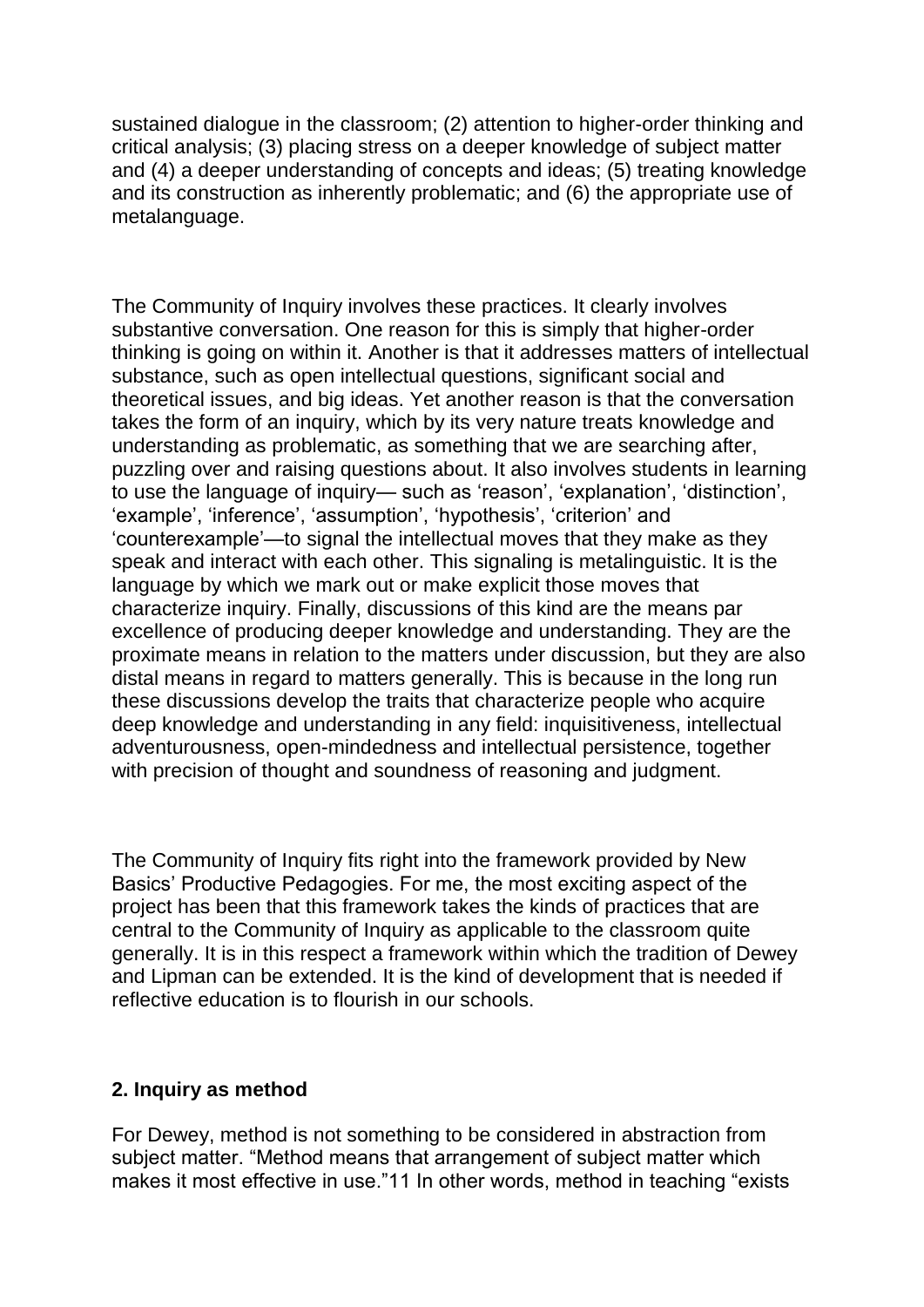only as a way-of-dealing-with-material" which results in its effective use. Among the ills of separating out method as something to be taught to teachers independently of subject matter is that of reducing method to "a cut and dried routine":

Instead of being encouraged to attack their topics directly, experimenting with methods that seem promising and learning to discriminate by the consequences that accrue, it is assumed that there is one fixed method to be followed. . . Nothing has brought pedagogical theory into greater disrepute than the belief that it is identified with handing out to teachers recipes and models to be followed in teaching.<sup>12</sup>

This does not imply that teachers should be thrown back upon their own resources to simply learn on the job. It means rather that our cumulative wisdom about methods of teaching subject matter should be employed experimentally and not treated as equipping the teacher with a set of rules to be unthinkingly applied. Moreover, what Dewey says here is meant to be consistent with the fact that he advocates an underlying general method, albeit not one that should be treated as a cut-and-dried formula. This is the method of inquiry, seen as a generalization of the means by which historically we have come by knowledge and understanding of our world. For Dewey, then, the fundamentals of teaching method are just the ways of inquiry as applied to the subject matter of the classroom.

Lipman tells us that, according to Dewey, "there could be no difference in the method by which teachers were taught and the method by which they would be expected to teach". I understand this as a reference to inquiry as the method that teachers will need to have internalized if they are to teach their students to think. I am reminded here of the workshops for teacher-educators in Philosophy for Children that Lipman and his colleagues have held for many years in Mendham, New Jersey. There the participants spend most of their time working with Lipman's materials in roughly the form in which teachers might be expected to work with them in the classroom. Having assisted in these workshops on many occasions, it is clear to me that the participants were learning to work philosophically in ways that generally accord with Dewey's paradigm of inquiry. Occasionally participants began with the idea that there was indeed a simple formula that they could follow when it came to their turn to lead a philosophical discussion. Once the discussion was under way, however, it quickly became apparent that the recipe they had in mind did not fit the way that the session unfolded, and they were left, in the words of Socrates, to try to help their fellow participants to follow the inquiry where it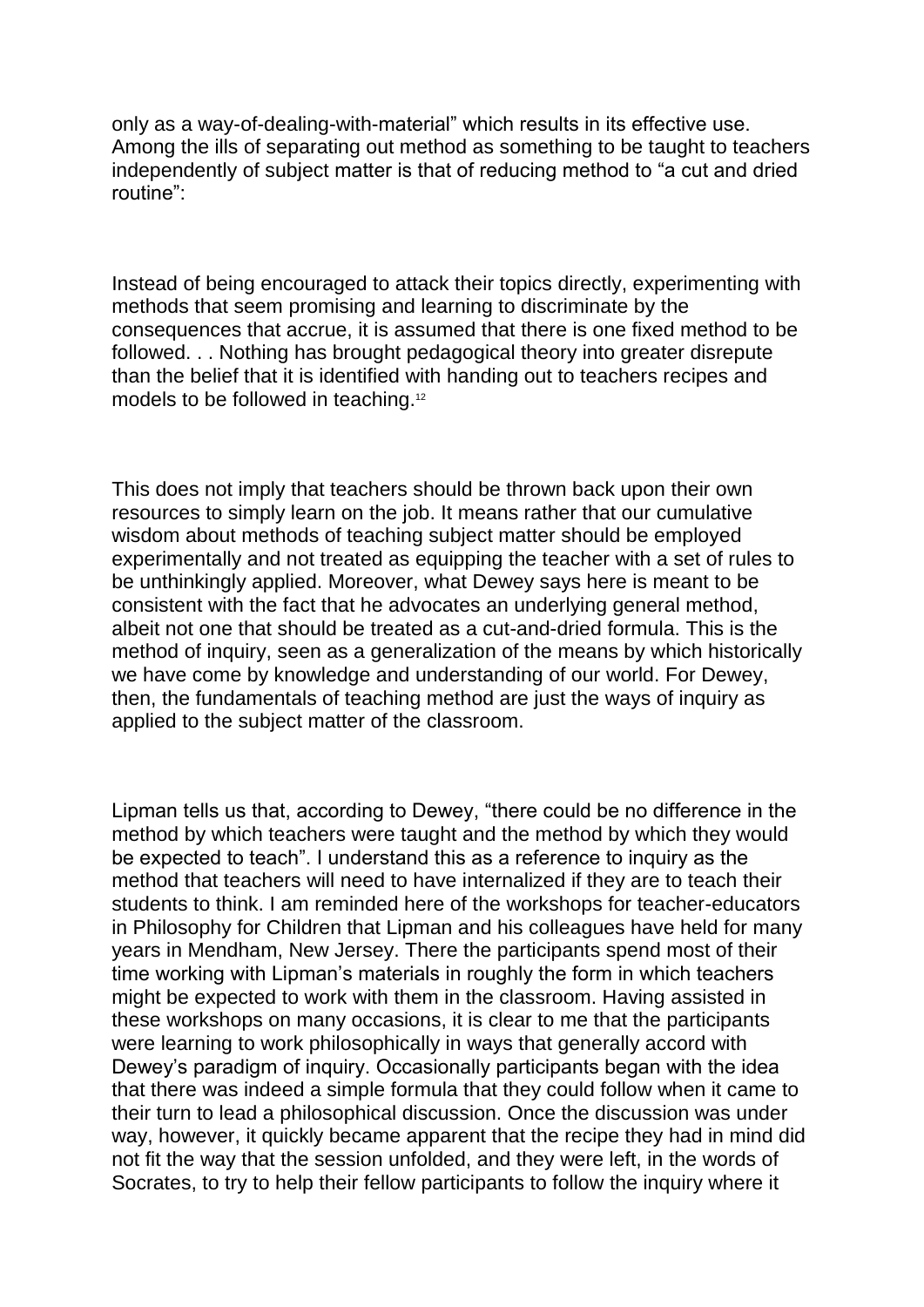leads. That is to say, they found themselves involved in a live inquiry into whatever question or issue was under discussion and that, except in very general terms, the steps in conducting this inquiry could not be laid out in advance. There was no recipe, but only the business of thinking reflectively together about the subject matter, exercising judgment all along the way about what seemed to be the appropriate moves in proceeding productively.

It is essential for teachers to become familiar with an inquiry-based approach to the subject matters that they teach if they are going to promote thinking in the classroom. Given this, the general lack of such an approach in the formation of teachers provides a great hurdle standing in the way of reflective education. This must change. Experience has shown that the success rate in converting classrooms into communities of inquiry is quite low when established teachers are introduced to such ideas by way of a professional development day or through in-service courses of a few days' duration. That is only to be expected. Unless state education systems are prepared to devote more resources to the professional development of teachers in service, the future of reflective education very much depends upon some serious reconstruction of pre-service training.

Not to be too pessimistic, other efforts may also bear fruit. For example, I am presently involved in the development of an online course in philosophy in schools. While I was initially skeptical of the idea, it soon revealed its strengths. It provides a flexible mode of delivery for the busy classroom teacher and it makes professional development more readily available to teachers in remote locations. The program is interactive and allows teachers to establish networks of shared experience. All sorts of relevant background resources are instantly available through the web. Extensive footage from the classroom is made available on demand, and so on. None of this is a substitute for face-to-face experience, but, in combination with other efforts, it certainly looks to be one way forward.

## **3. From the logical to the pedagogical**

One can identify method with the treatment of subject matter and still produce widely varied schemes of instruction. One way of proceeding is to lay out a subject of study in what we may call its logical form. This involves treating a subject as a body of organized knowledge, analyzing it into its components, and setting them out in a conceptually or logically ordered sequence. Dewey conveys the idea with the example of geography: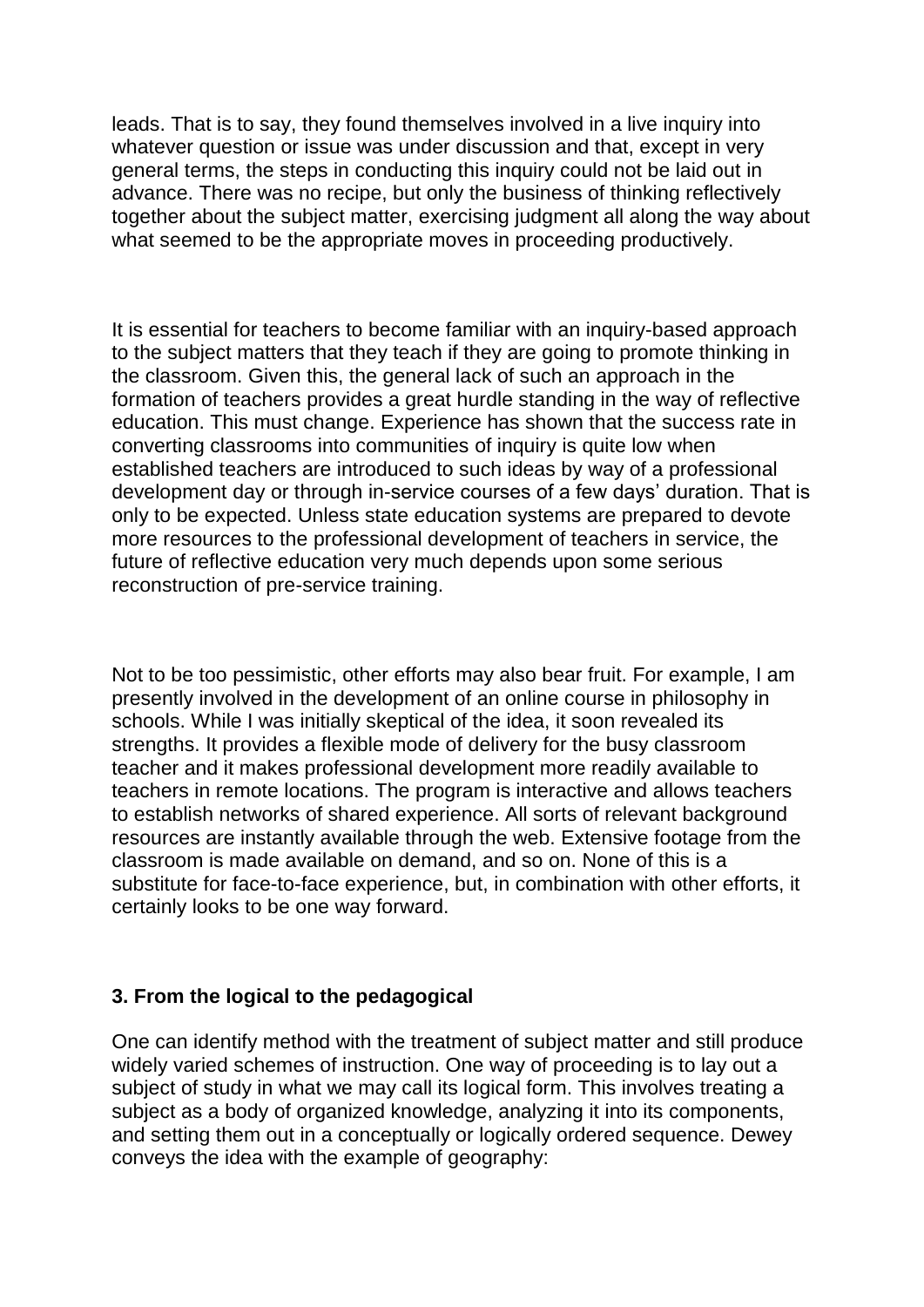Suppose the subject is geography. The first thing is to give its definition, marking it off from every other subject. Then the various abstract terms upon which depends the scientific development of the science are stated and defined one by one—pole, equator, ecliptic, zone—from the simpler units to the more complex that are formed out of them; then the more concrete elements are taken in similar series: continent, island, coast, promontory, cape, isthmus, peninsula, ocean, lake, gulf, bay, and so on.<sup>13</sup>

It may be that no one would be tempted to teach geography in precisely this way, but the presentation of subjects, areas or disciplines as established bodies of knowledge that have a settled logical order to be systematically imparted to the learner is surely a commonplace. So the question is why we are given to thinking that such a logical sequence should be the basis of the sequence of instruction. Dewey sees it as stemming from the assumption that logical form must be impressed upon the mind of the learner from without. Logical form is thus embedded in the layout of subject matter and by acquiring it in this fashion "the mind is supposed not only to gain important information, but, by accommodating itself to ready-made logical definitions, generalizations, and classifications, gradually to acquire logical habits."<sup>14</sup>

This assumption, says Dewey, overlooks the fact that the logical form of a discipline is the historical outcome of thinking in the discipline. That is to say, it is a successively shaped result of the development of certain ways of thinking. Educationally, this suggests that the natural way for students to come to acquire such logical habits as study of the discipline may afford is to draw upon their beginning attempts to think in the discipline and little by little to bring them toward the condition of the expert. This approach harnesses their preexisting capacities to think about the problems and issues to be covered and to successively shape them to the discipline. It is a very different way of proceeding from presenting the discipline in a ready-made form. It acknowledges that "the real problem of intellectual education is the transformation of natural powers into expert, tested powers: the transformation of more or less casual curiosity and sporadic suggestion into attitudes of alert, cautious, and thorough inquiry."<sup>15</sup>

In Lipman's novels we find the discipline of philosophy presented through narratives, in which the central characters are children who show a natural curiosity about philosophical problems and issues of all kinds and make beginning moves in inquiry—and sometimes more extended ones. These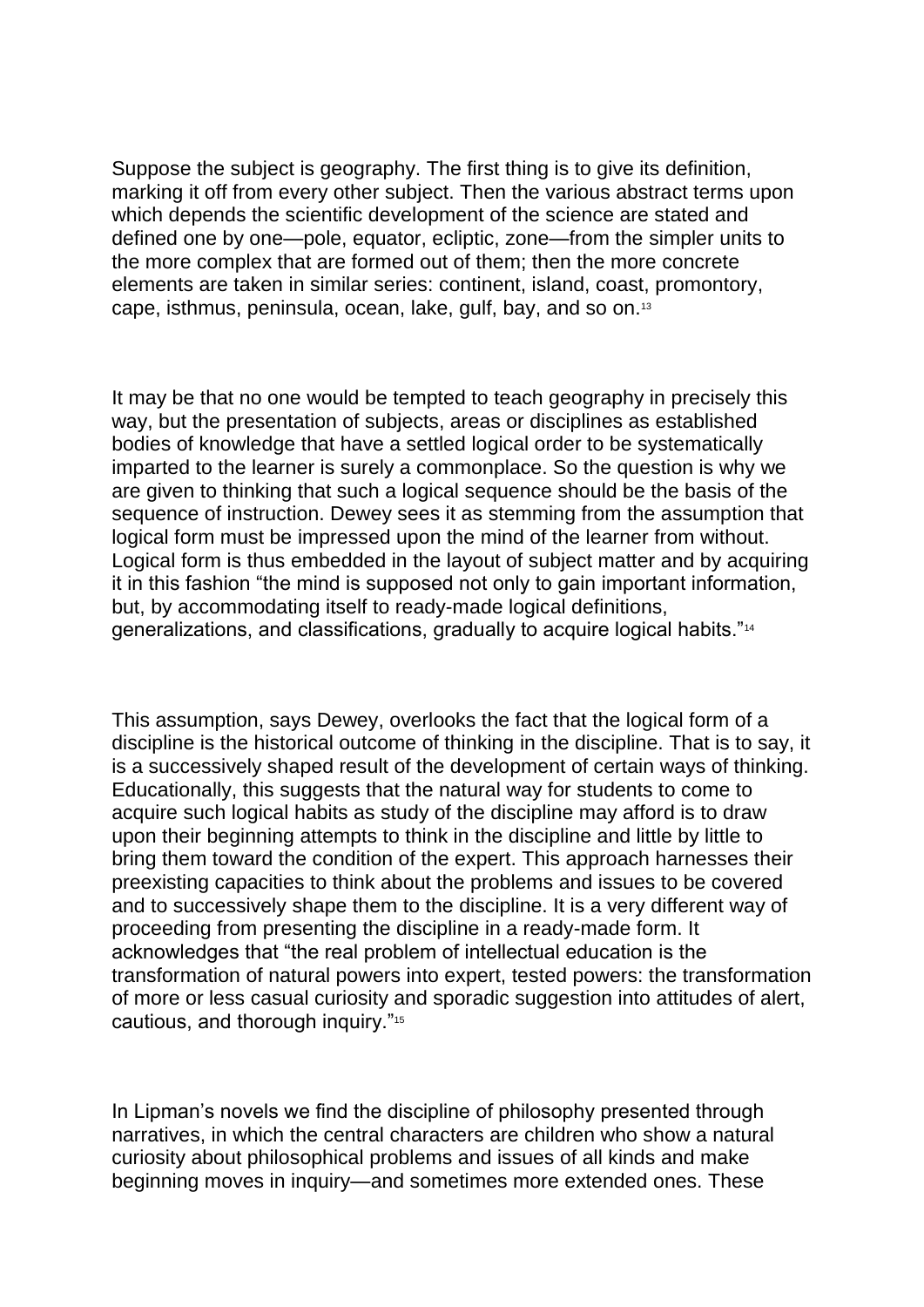children are the fictional counterparts of those in the classroom, and they present the latter with a stimulus and a starting point for their own inquiries. The process that ensues—in which the students inquire into their own questions under the guidance of the teacher, supplemented by a variety of exercises and activities—forms the pedagogical sequence. This sequence is demonstrably of the kind that Dewey commends. The students are not presented with philosophy as a ready-made body of knowledge to learn. The novels stimulate in them the same kinds of curiosity, puzzlement and questions out of which the discipline of philosophy arises. Beginning from their own thoughts and first attempts to address these concerns, they gradually learn to make the kinds of moves that more advanced students make when they have become proficient in the discipline. Under the guidance of the teacher, the logical form of the discipline gradually emerges for the students from their own continued efforts and is internally related to their earlier attempts just as Dewey says it should be. We are looking at students who are learning to think philosophically, and not merely learning what the philosophers have thought.

Lipman provides us with an innovative means of engendering a sequence of discoveries through which students can come to think philosophically. He avoids the error of mistaking a logical for a pedagogical sequence in attempting to impress the intellectual habits of a discipline upon the minds of students. To follow Lipman's lead does not mean to literally repeat what he has done. We need to be equally innovative. What the tradition of reflective education needs to take forward from Lipman is both the understanding that he derives from Dewey of a proper pedagogical sequence and the intellectual adventurousness of Lipman's shining example of how it might be done.

#### **4. Learning thorough living experience**

The concept of experience is such a complex and plastic notion in Dewey that no brief discussion can do it justice. We may profitably confine ourselves, however, to two closely related points. First, Dewey defines education in terms of experience: "It is that reconstruction or reorganization of experience which adds to the meaning of experience, and which increases ability to direct the course of subsequent experience."<sup>16</sup> As Dewey admits, this is a technical definition. In order to understand how the reconstruction of experience can be identified with education we need to explore the connections between experience and thinking. Secondly, then, Dewey tells us that experience "involves a connection of doing or trying with something which is undergone in consequence" and that thinking is "the accurate and deliberate instituting of connections between what is done and its consequences".<sup>17</sup> Thus, thinking is the making explicit of connections that arise in experience.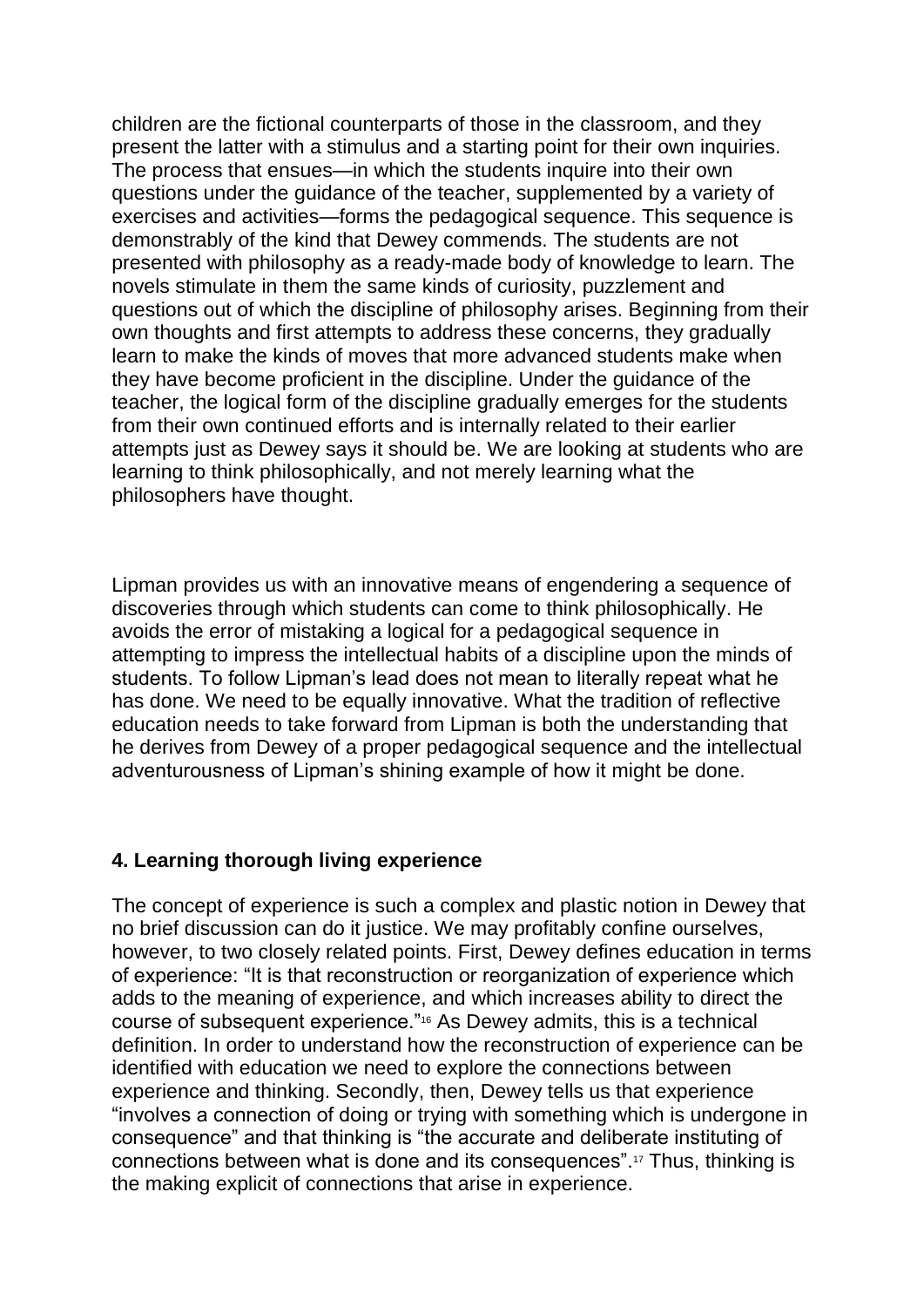Let me expand on this. According to Dewey, experience has two interconnected phases:

The nature of experience can be understood only by noting that it includes an active and a passive element peculiarly combined. On the one hand, experience is *trying*—a meaning which is made explicit in the connected term experiment. In the passive, it is *undergoing*. When we experience something we act upon it; then we suffer or undergo the consequences. We do something to the thing and then it does something to us in return: such is the peculiar combination.<sup>18</sup>

The connection with experimentation is worth spelling out. Experience, we might say, has the nascent form of an experiment. Experience is an interaction with the world in which we try to see how things are connected by acting upon something and discovering what happens. As Dewey says, the young child who naively sticks his finger into a flame connects up that action with the ensuing burn. It constitutes an episode in his experience. In making this connection he has also learnt from the experience. "Henceforth," as Dewey remarks, "the sticking of the finger into flame *means* a burn." Otherwise put, the experience was *educational* in that the child has derived meaning from the episode, increasing his ability to direct the course of his subsequent interactions with the world.

It is easy to see how this relates to Dewey's conception of thinking as inquiry. The child's little inquiry or "experiment" involves the discernment of a relationship between what he did and its consequences. That is to say, it takes the form of thought. Not all inquiries are so elementary. The discernment of such relations may be for more detailed, comprehensive, insightful or, in a word,*reflective*. Even so, they all have the same underlying educational form.

What do these considerations mean in the context of formal education? How do they translate, in particular, into the teacher's approach to subject matter? In a passage from *The Child and the Curriculum*, Dewey draws upon the tie between experience and education to make it plain that the teacher should view classroom subject matter "as representing a given stage or phase of the development of experience".<sup>19</sup> As we have seen, this means seeing the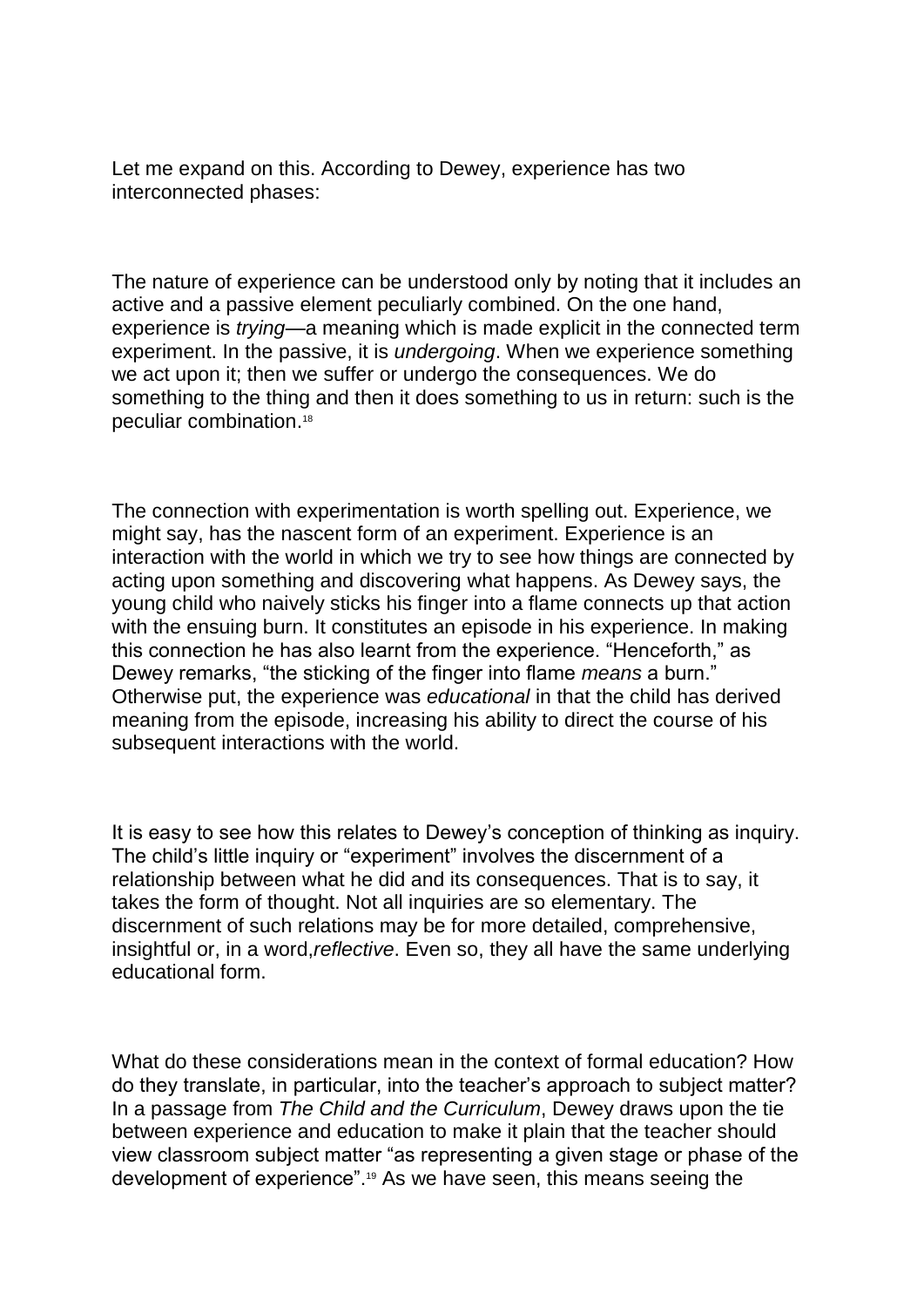subject matter in connection with the child's experience and as provoking an appropriate series of efforts on the part of students which are likely to have readily intelligible consequences that make each episode meaningful. He says of the teacher:

His problem is that of inducing a vital and personal experiencing. Hence, what concerns him, as teacher, is the ways in which that subject may become a part of experience; what there is in the child's present that is usable with reference to it; how such elements are to be used; how his own knowledge of the subjectmatter may assist in interpreting the child's needs and doings, and determine the medium in which the child should be placed in order that his growth may be properly directed. He is concerned, not with the subject-matter as such, but with the subject-matter as a related factor in a total growing experience.<sup>20</sup>

Such "vital and personal experiencing" is surely what Lipman has in mind when he says that "student reflection is best stimulated by living experience, rather than by a formally organized, desiccated text." Formally organized textbook tend to be prime examples of logical sequences parading as pedagogical ones, and as such they fail to take into account the internal connection between the process of thinking and its intellectual product. They fail to build an understanding of the subject matter upon the child's own attempts to think about it. As Lipman says, "the textbook is a didactic device that stands over against the child as an alien and rigid other. It has this obdurate nature because it represents the final end-product of the received or adult view of the discipline."<sup>21</sup>

As indicated earlier, Lipman's alternative to the standardized text is the philosophical novel. Here there is an ordered treatment of the subject matter, but it is seeded into a narrative. Rather than presenting the subject matter as material to be learnt from the pages of a book, we find issues and themes that are to be systematically explored through the process of inquiry. This very process is also modeled in the narratives themselves. There we find children of roughly the same age as those in the classroom thinking about the problematic aspects of their experience. Because they are puzzled or curious, and sometimes perplexed, they inquire together into the meaning of things. By connecting up with the life experiences of the children in the classroom, these narratives present their subject matter to them as a constant invitation to inquiry. The children in the classroom make headway in the subject by learning to inquire into it. The subject matter becomes part of the students' own experience in Dewey's sense. Through their own efforts the students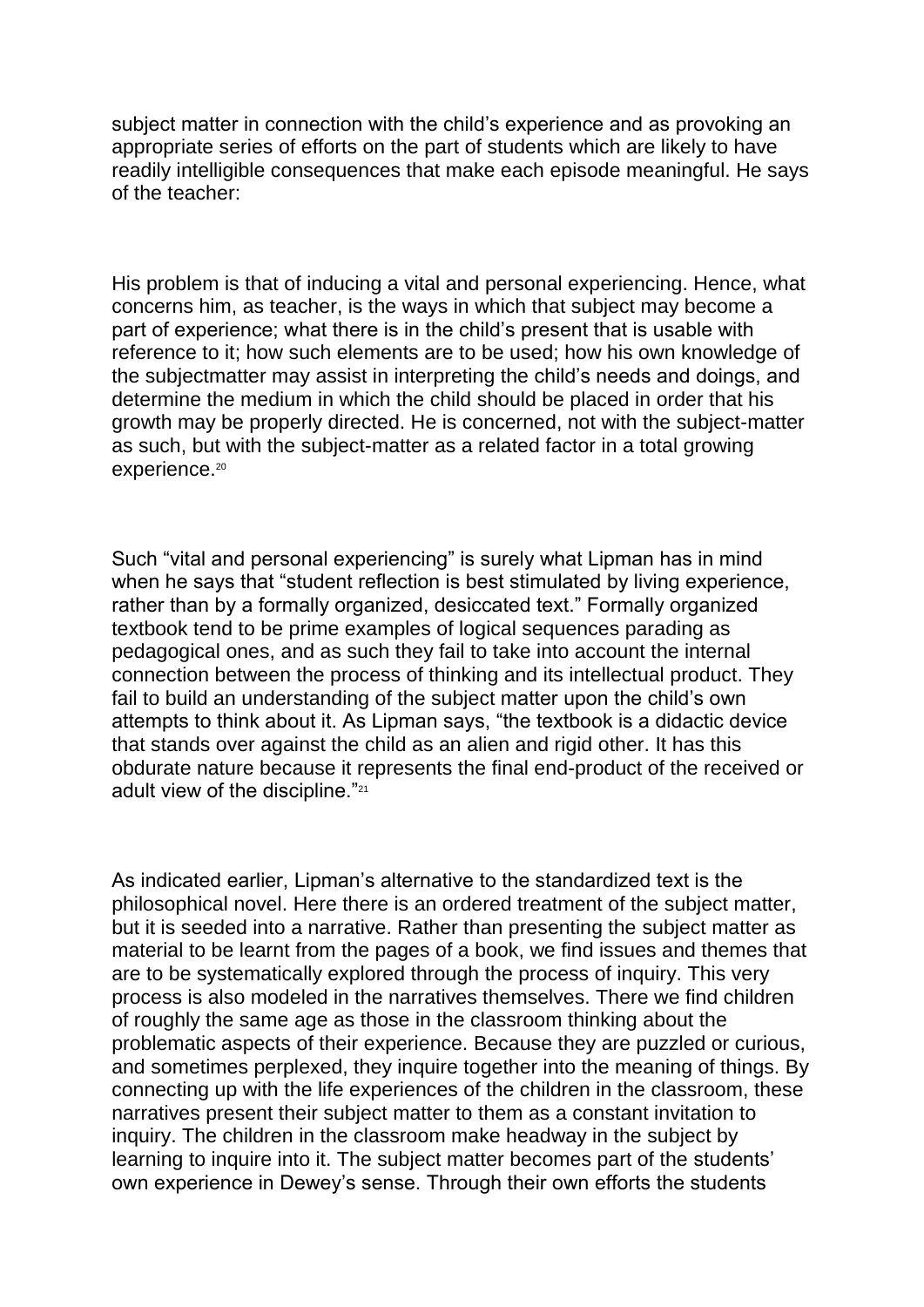make meaningful connections between all sorts of suggestions and their consequences. This persistent reorganization of their experience, which adds to the meaning of it, and which strengthens their capacity to deal with the subject matter as they move along, reflects Dewey's definition of education. And so we have education as experience, experience as thinking, and thinking as inquiry, all wrapped into one—a thoroughly Deweyan conception.

Much of the knowledge that students derive from their schooling can be called knowledge only by courtesy. Genuine or effective knowledge is gained from experience as Dewey understands it. It comes about through that "vital and personal experiencing" which lies at the heart of reflective education. Unless, like Lipman, we foster such experience, we are only adding to the "dead load" that students are all too often made to bear throughout their school years.

## **5. The role of discussion in learning to think**

Dewey claims that thought comes to fruition only through communication, and that its realization is most complete when we think together in "face-to-face relationships by means of direct give and take" by sharing our experience through dialogue:

Signs and symbols, language, are the means of communication by which a fraternally shared experience is ushered in and sustained. But the winged words of conversation in immediate intercourse have a vital import lacking in the fixed and frozen words of written speech. . . Logic in its fulfillment recurs to the primitive sense of the word: dialogue. Ideas which are not communicated, shared, and reborn in expression are but soliloquy, and soliloquy is but broken and imperfect thought.<sup>22</sup>

Dialogue rather than monologue is the natural form of linguistic thought. This is because language is essentially a means of communication and problemsolving in social life. Dewey is right to claim that the private interludes of soliloquy are imperfect. Lacking a proper interlocutor, they are linguistically derivative and incomplete. They beg for a respondent, someone who listens to what is said and who offers advice or consolation. Little wonder that soliloquy so easily gives way to those even more obviously derivative episodes where we become our own interlocutor and converse inwardly with ourselves. Plato was half right when he said that in thought the soul communes with itself. What makes this image misleading, however, is that language is primarily a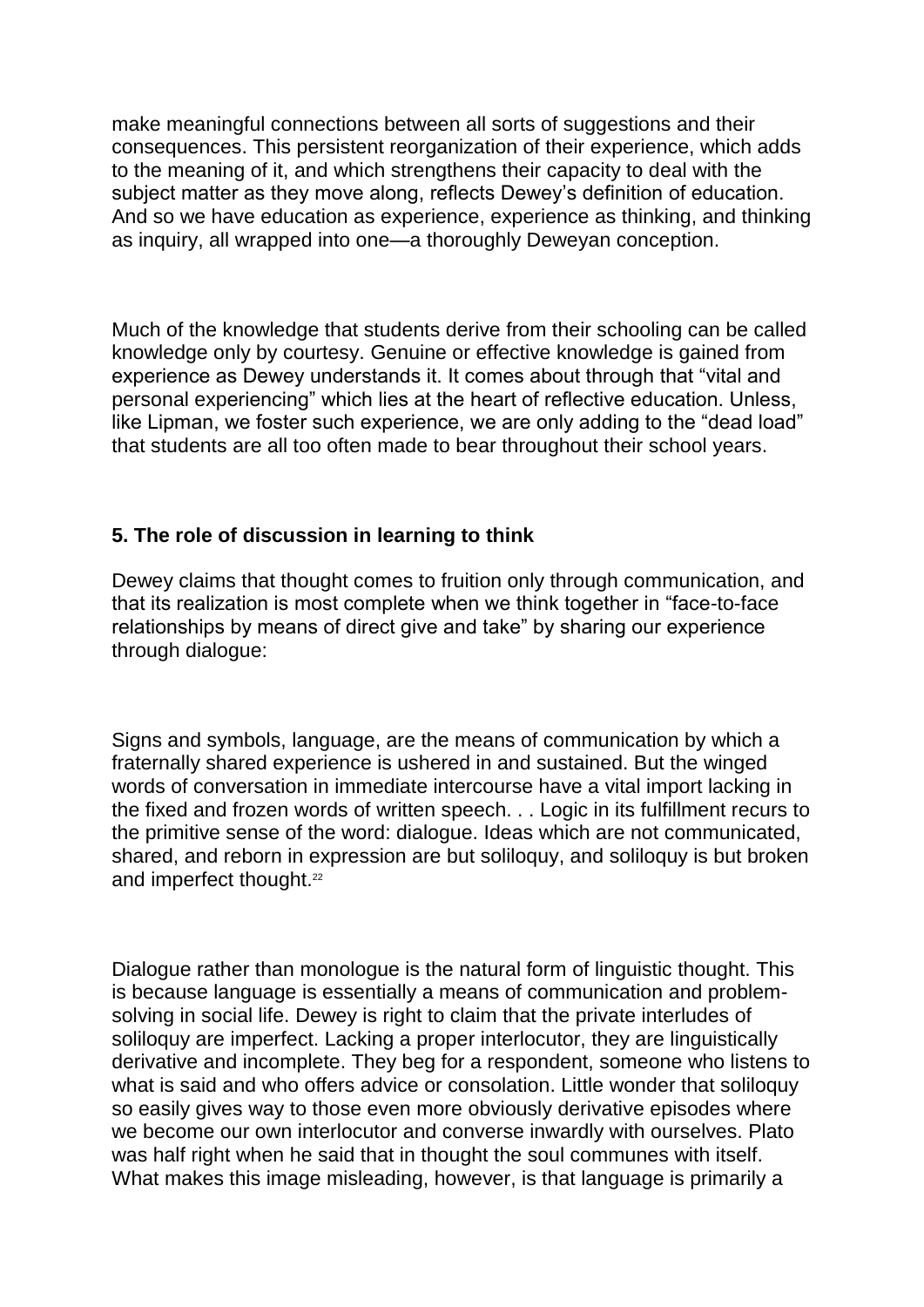social phenomenon and that linguistic thought, in its primary mode, is not communication with ourselves, but with others.

We can more easily appreciate that thought finds its basis in dialogue when we reflect on the fact that in everyday contexts—whether in our families, in our workplaces or in public life—most of our thinking takes place not in isolation, but as part of conjoint activity. Discussion and dialogue carry much of the constructive and reflective burden of doing things together. In its various phases, it involves such things as stopping what we are doing in order to discuss problems or difficulties (that is, stopping to *think about* what we are doing), dealing with our disagreements, helping each other to interpret the troublesome actions and uncertain intentions of third parties, and helping to give each other guidance in deciding what to do when we are in doubt.

Since thought is first and foremost a matter of communicated experience, and since experience is supposed to take the form of inquiry, we can conclude that, for Dewey, thought finds its natural home in conjoint inquiry. This is a conception very much at odds with the idea that thought is primarily a matter of private in-the-head ratiocination, which permeates so much of school education. And it has significant consequences for the ways in which thinking is to be engendered in the classroom. If we believe, along with Dewey, that education should focus upon developing students' abilities to think, then we need to make inquiry through dialogue and discussion central to what we do.

A rough idea is put forward and then worked upon. We can describe these as the interplay of the creative and the critical movements of thought. Since this kind of interplay is inherent in dialogue, classroom discussion and dialogue provides a natural basis for students to learn to think at once critically and creatively. (2) To temper our experience by submitting it to the judgment of others is to become more reasonable. I have in mind such things as learning to listen to other people's points of view, to concede the implications of our own opinions, to learn to explore our disagreements reasonably, and to change our minds where that is warranted on the basis of reason and evidence. Reasonableness and associated traits (such as fair-mindedness, openmindedness and tolerance) are the hallmarks of a thoughtful person, one whose thinking is socially well developed. (3) By extension, exploring different points of view, discussing disagreements reasonably, and keeping an open mind, all develop forms of regard and practices of open intellectual exchange that sustain an open society. They are the ways of thinking and forms of regard desperately needed if we are to achieve a more deeply democratic way of life.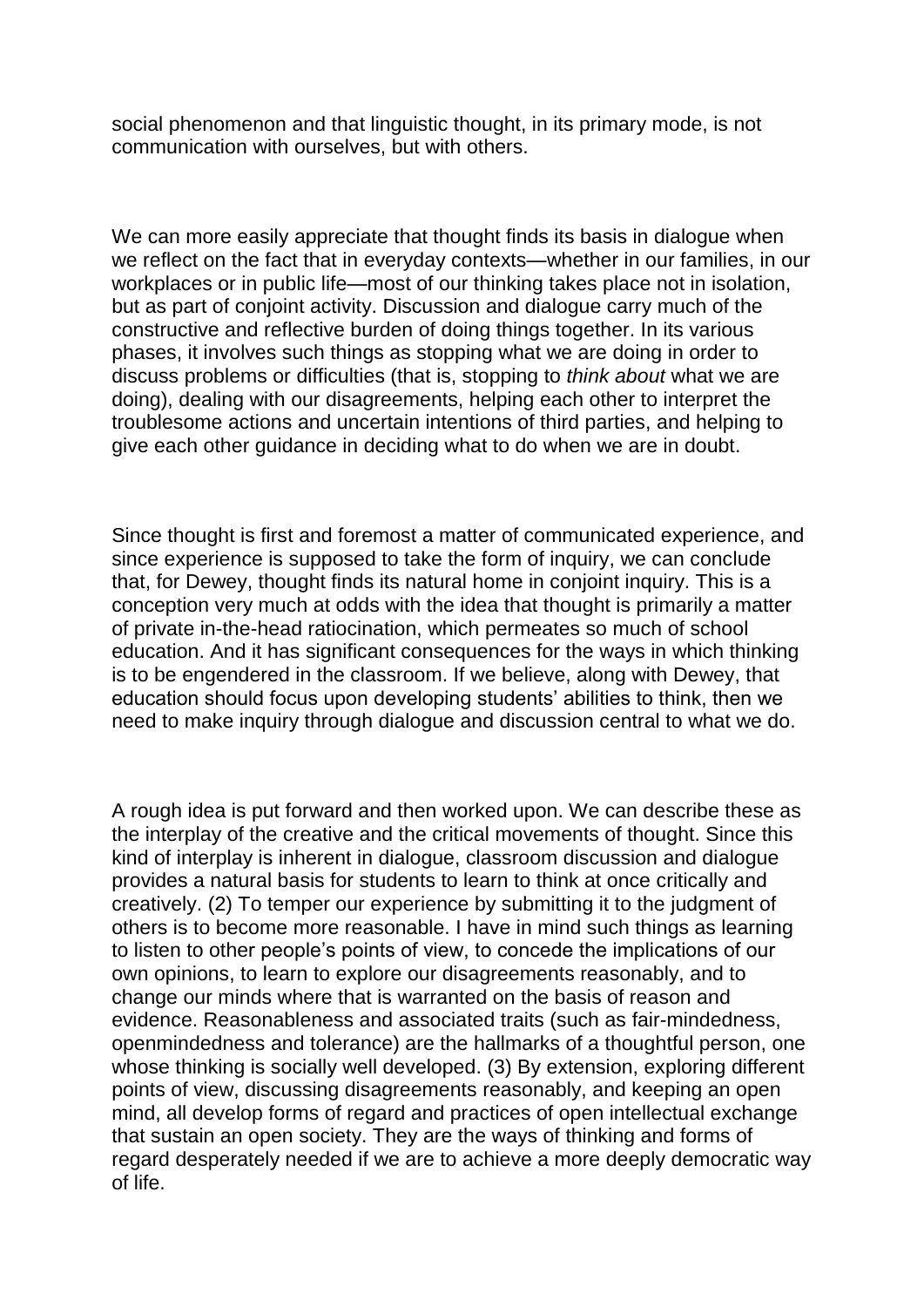### **(6) Reflection on values in school education**

Life in society is replete with values. Values are what separate creatures of mere habit and happenstance from ones that reflectively judge and actively construct their world. Personal choices, interpersonal relations, codes of conduct, religious beliefs, political practices, educational policies, and institutional arrangements—all are expressions of values. Values are therefore not something set apart from the concrete circumstances of our lives. They shape the whole of the social domain, which enfold our life and being. Nothing therefore could be of greater educational significance than attention to values.

John Dewey says that judgements of value are central to a person's character and development:

There is nothing in which a person so completely reveals himself as the things that he judges enjoyable or desirable. Such judgments are the sole alternative to the domination of belief by impulse, chance, blind habit and self-interest. The formation of a cultivated and effectively operative good judgment or taste with respect to what is aesthetically admirable, intellectually cceptable and morally approvable is the supreme task set to human beings by the incidents of experience.<sup>23</sup>

Notice that Dewey takes the educational task to be the cultivation of effective practical judgment. This stands over against the idea that society can set out in advance what is admirable, acceptable and to be approved, as things to be learnt by heart. It also cuts across the claim that values education should be seen as an attempt to cultivate and strengthen the will to side with the beautiful against the ugly, the true against the false, and good against evil. The problem is not that people knowingly choose the ugly, the false and the evil because their wills are weak, but rather that they choose such things because they lack discernment. As Dewey says:

All the serious perplexities of life come back to the genuine difficulty of forming a judgment as to the values of the situation; they come back to a conflict of goods. Only dogmatism can suppose that serious moral conflict is between something clearly bad and something known to be good, and that the uncertainty lies in the will of the one choosing. Most conflicts of importance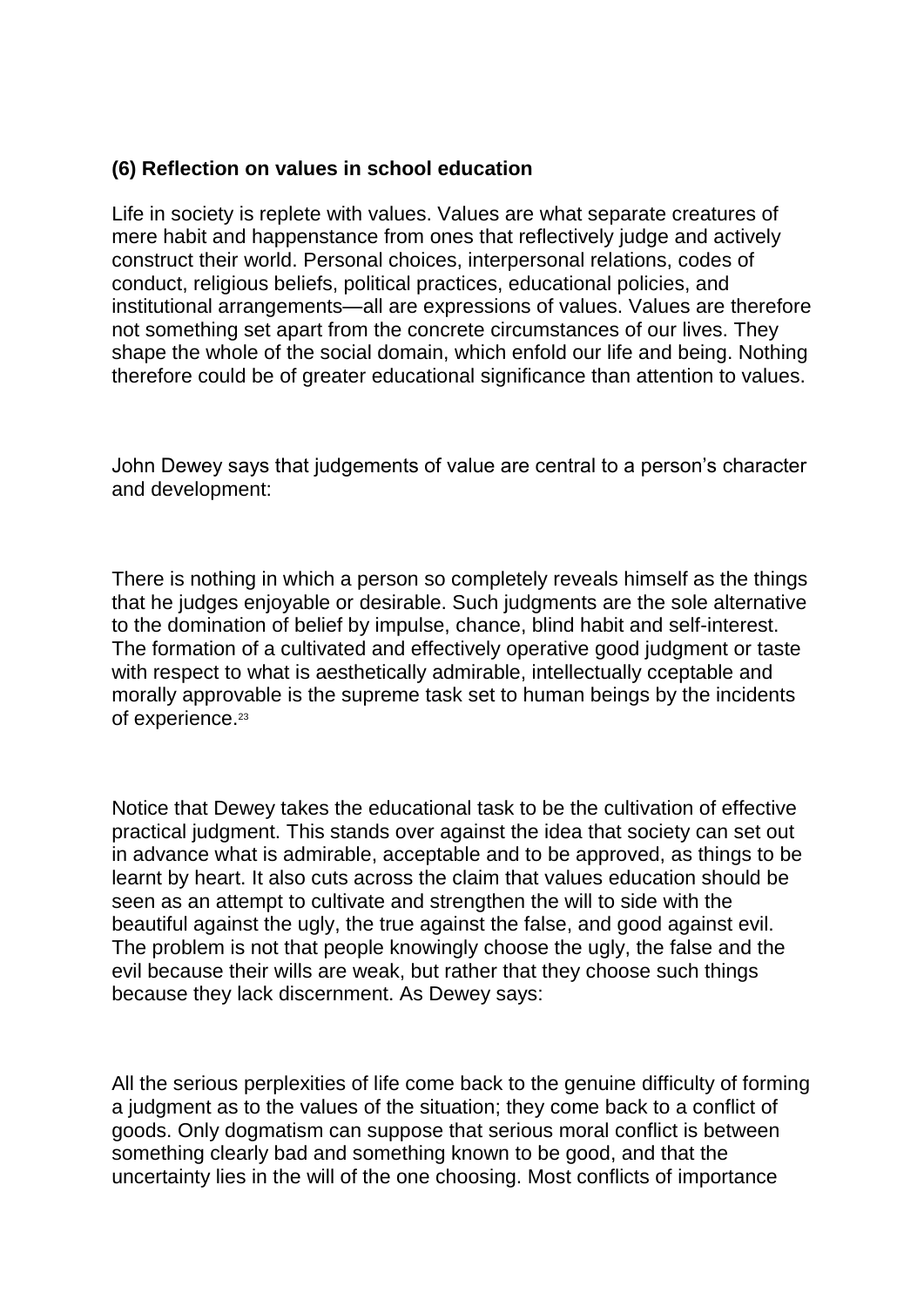are conflicts between things which are or have been satisfying, not between good and evil.<sup>24</sup>

The distinction between the more or less valuable is one that needs to be made by comparing live options in the circumstances in which they occur. Any such intelligent comparison is likely to require some investigation into the contingencies that face us—into the facts of the case. We will need to think about the range of possibilities—of possible actions, conclusions, results, goals, or resolutions. We must try to discern the relevant connections between things— between an action and its consequences, between a proposition and what follows from it, between an aesthetic choice and artistic satisfaction. In short, it is to the ways of inquiry that we should turn in dealing with life's perplexities. Here is Dewey making the point in relation to moral deliberation:

A moral situation is one in which judgment and choice are required antecedently to overt action. The practical meaning of the situation—that is to say the action needed to satisfy it—is not self-evident. It has to be searched for. There are conflicting desires and alternative apparent goods. What is needed is to find the right course of action, the right good. Hence, inquiry is exacted: observation of the detailed make-up of the situation; analysis into its diverse factors; clarification of what is obscure; discounting of the more insistent and vivid traits; tracing of the consequences of the various modes of action that suggest themselves; regarding the decision reached as hypothetical and tentative until the anticipated or supposed consequences which led to its adoption have been squared with the actual consequences. This inquiry is intelligence.<sup>25</sup>

Now we are back on familiar ground. The education of values is of a piece with education as a whole. Attention to moral and other forms of value is not something to be set apart from the rest of education. Students need to learn to think in the various contexts in which questions of value arise. They need to learn to reconstruct their experience by developing their powers of inquiry through the discussion of problems and issues that richly connect with their lived experience. Dewey even goes so far as to say that the education of values is as broad as education itself. He tells us that "the educative process is all one with the moral process, since the latter is a continuous passage of experience from worst to better".<sup>26</sup> More broadly, the educative process is one that expands the meaning of experience and improves judgment, without which our ability to appreciate and to choose would not continue to develop.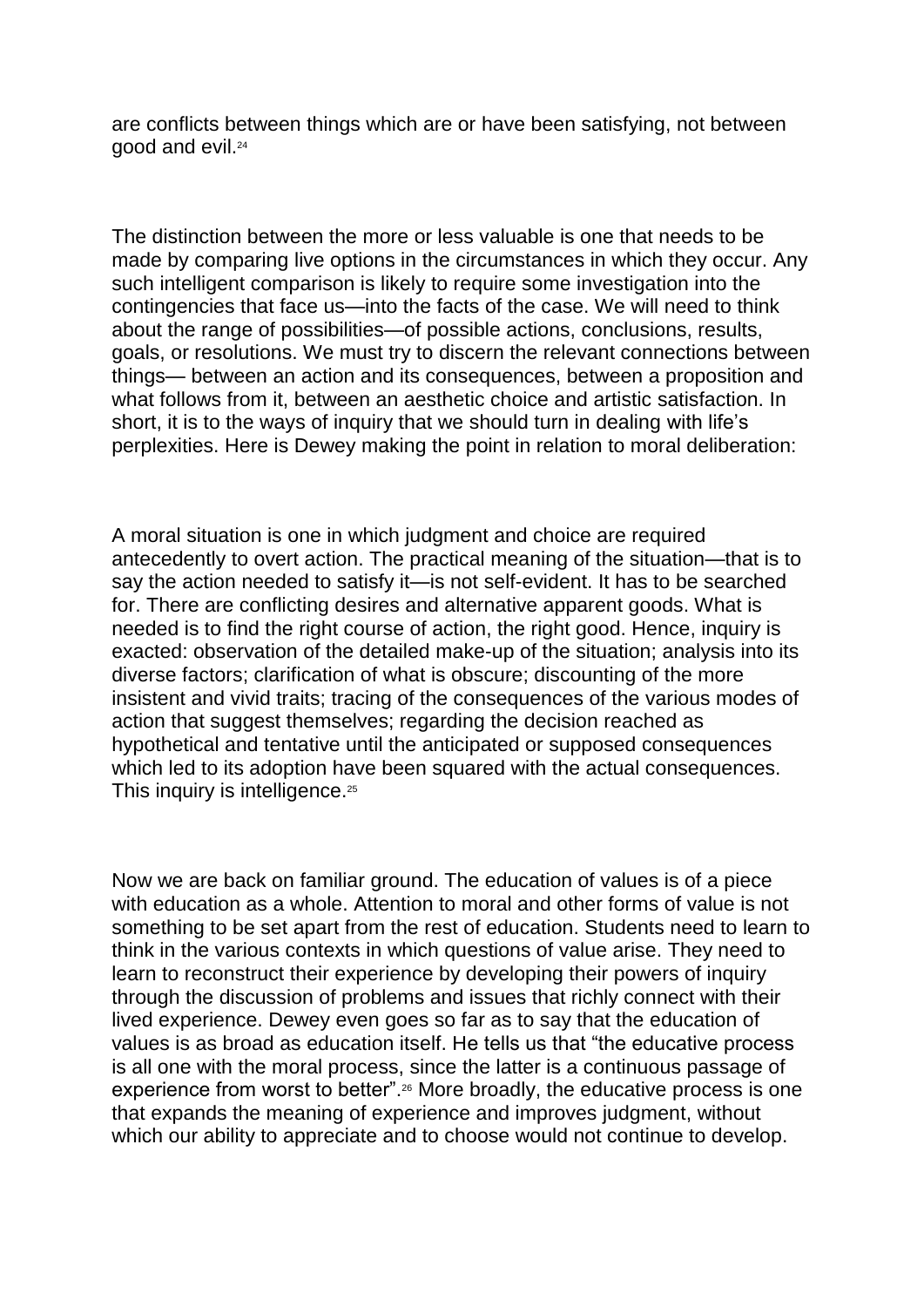Lipman echoes Dewey's plea for the development of effective judgment instead of teaching customary values and rules by the book. "Some parents," he tells us, "are inclined to think that the improvement of children's judgment can be achieved by more effectively implanting in them strict codes of traditional values." To which he imagines someone to respond:

Perhaps, but the nub of the matter is judgment, and this is where we have to do better… If the schools could do more to teach our children to exercise better judgment, it would protect them against those who would inflame them with prejudice and manipulate them through indoctrination. It would make them better producers and consumers, better citizens, and better future parents. So why not educate for better judgment?<sup>27</sup>

Judgments of value, he goes on to tell us, are those that result when "things or matters are contrasted with one another with respect to value (e.g., 'is better than,' 'is nicer than,' 'is more lovely than,' 'is more noble than'), using criteria such as originality, authenticity, perfection, coherence, and the like".<sup>28</sup> Such critical judgments express relationships that enable us to distinguish better from worse efforts, outcomes, social arrangements, policies, dealings, plans and courses of action—better from worse life choices, in short. As Dewey says, judgments as to the value of a situation need to be made when we are faced with perplexities and situations the practical meaning of which has to be searched for. In other words, when we have need for inquiry.

Whether in the large or the small, inquiry is the process through which intelligent practice grounds our ideals. We see this in the professions: "The dynamic forward movement that steers the actual process of medicine in the direction of health or science in the direction of truth or art in the direction of beauty is *inquiry*."<sup>29</sup> The same applies when inquiry steers us toward better decisions in everyday life, thus narrowing the gap between the actual and the ideal. In terms of school education, to teach students to reflect on matters of value is to strengthen their judgment and thereby to assist them to achieve better outcomes in their own lives. In the process, of course, they also become more able to access the values that are constantly being urged upon them. This is Lipman and Dewey's educational alternative to bypassing their intelligence by indoctrinating them with values.

There is a further line of thought in Dewey that is worth considering in relation to Lipman's project of philosophy in schools. Dewey suggests that philosophy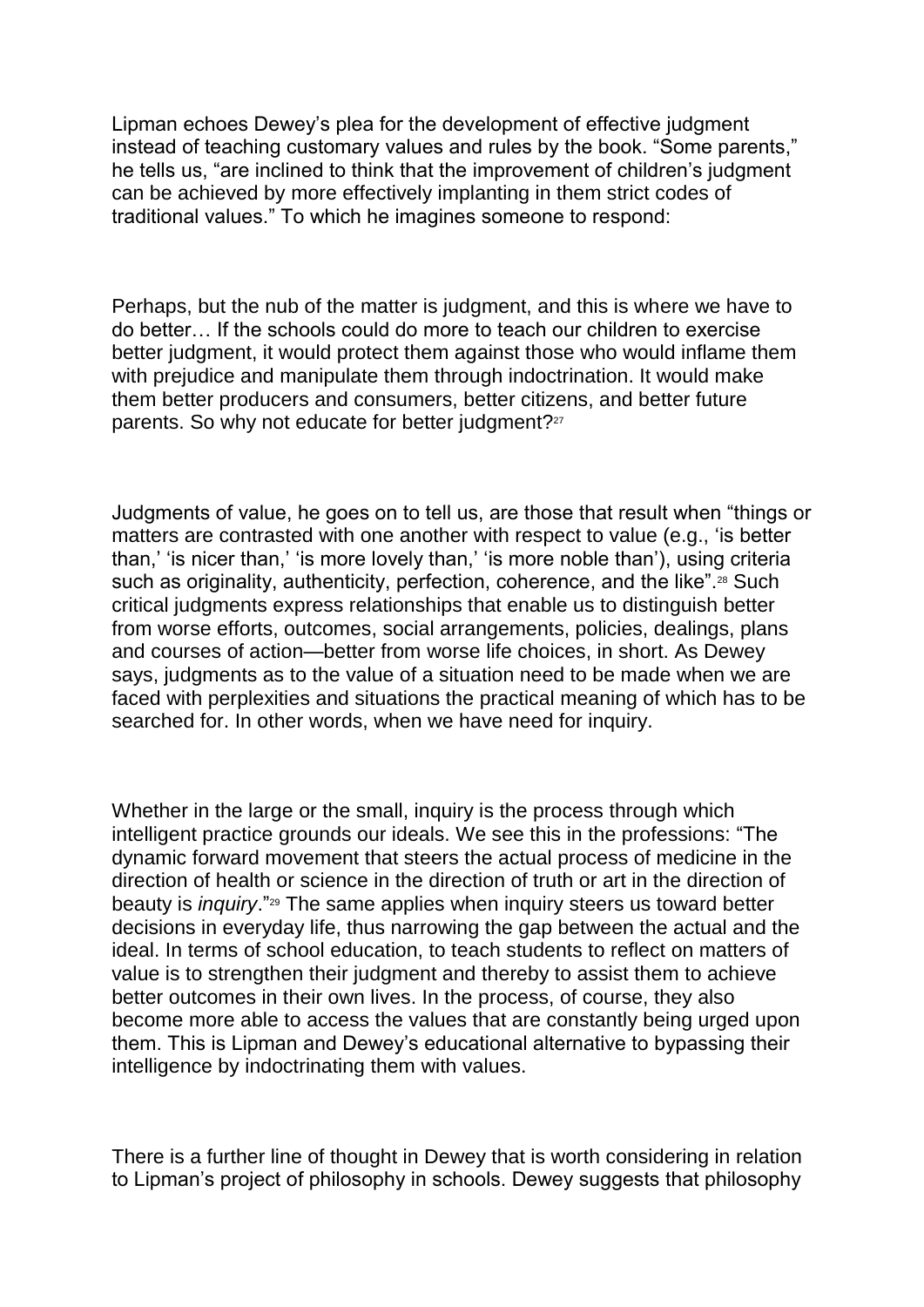may have a special role to play in integrating our empirical understanding with our values:

Man has beliefs which scientific inquiry vouchsafes, beliefs about the actual structure and processes of things; and he also has beliefs about the values which should regulate his conduct. The question of how these two ways of believing may most effectively and fruitfully interact with one another is the most general and significant of the problems which life presents to us. Some reasoned discipline, one obviously other than any science, should deal with the issue. Thus there is supplied one way of conceiving of the function of philosophy.<sup>30</sup>

Dewey is surely right to think that the lack of integration between our empirical and scientific knowledge with our values systems is a problem of considerable proportions. And we should not be adding to this burden when we teach science and technology, or history, or about society, the environment, and so on. Instead we need to introduce our students to ways of thinking that develop their values in conjunction with their other understandings. There are, of course, more or less widespread efforts to do just that, but the question is how it might best be done. Dewey suggests that philosophy is the discipline to take on this task. If so, this means that philosophical inquiry needs to be woven through the curriculum, in order that students may come to think as whole human beings, whose various understandings are not divorced from one another but support more integrated, coherent, judgments, where all relevant things are considered.<sup>31</sup>

Lipman says that he is fully in agreement with such remarks.<sup>32</sup> We might even say that he has taken Dewey's vision of philosophy—as the discipline through which we can integrate our knowledge with our values—and made it an educational reality. It is, of course, just an exemplar of the work that needs to be done. To extend this vision to actual programs of work and teaching practices throughout our schools is an immense task. Yet it is all of a piece with generally developing the practice of reflective education. To place values education at the heart of what we do in schools where it belongs, and to see it as continuous with all of our other efforts to educate our students to think, is to place what we do firmly in the tradition of reflective education. It is not something that can be done all at once or once and for all. It requires an experimental outlook and continuing effort.